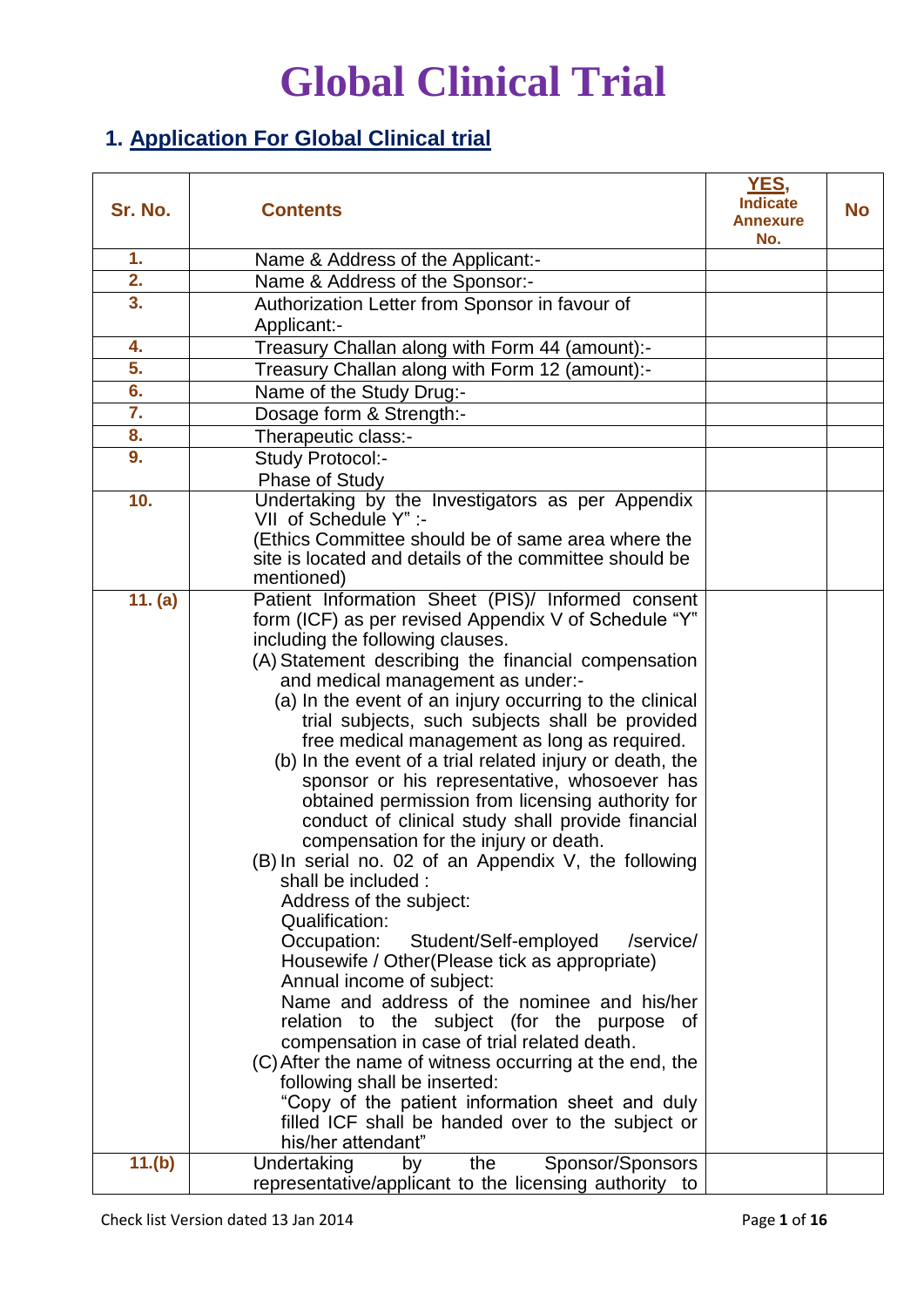|        | provide medical management and compensation in                    |  |
|--------|-------------------------------------------------------------------|--|
|        | case of clinical trial related injury or death for which          |  |
|        | subjects are entitled to compensation as required                 |  |
|        | under rule 122DAB (6).                                            |  |
| 11.(c) | Declaration regarding financial status of the applicant           |  |
|        | vis-à-vis medical management and compensation to                  |  |
|        | be paid to the trial participants (in case of injury or           |  |
|        | death in clinical trial).                                         |  |
| 12.    | Justification for conducting the study in India:-                 |  |
| 13.    | Details of Export of Biological Samples:-                         |  |
| 14.    | Application for Export NOC for biological samples                 |  |
| 15.    | List of Investigators in India including site Address(es)         |  |
|        | (a) Trial sites detail (whether it is equipped with               |  |
|        | super specialty or multi-specialty facilities and                 |  |
|        | emergency facilities with Institutional ethics                    |  |
|        | committee)                                                        |  |
|        | Furnish details on the total number of trials<br>(b)              |  |
|        | being undertaken currently by the proposed                        |  |
|        | Investigator.                                                     |  |
| 16.    | Name(s) of the Participating Countries                            |  |
| 17.    | Total Number of patients to be enrolled globally                  |  |
| 18.    | Total Number of patients to be enrolled in India                  |  |
| 19.    | Status of Drug in India & other countries:-                       |  |
|        | (Whether new drug in India or an already approved                 |  |
|        | molecule)                                                         |  |
| 20.    | a. Present status of proposed study in other                      |  |
|        | participating countries.                                          |  |
|        | b. In case of premature termination/closeout of the               |  |
|        | study in other participating countries submit                     |  |
|        | reasons thereof.                                                  |  |
| 21.    | If any Clinical trial of the Investigational Product has          |  |
|        | been Withdrawn/discontinued in any country or                     |  |
|        | rejected/refused by any Regulatory Agency if so                   |  |
|        | details of the same.                                              |  |
| 22.    | Approvals of the proposed protocol from other                     |  |
|        | participating countries (Notification to USFDA and                |  |
|        | IRB Approvals in case USA is a participating                      |  |
|        | country).                                                         |  |
| 23.    | Ethics Committee approvals if available:-                         |  |
|        | (Ethics Committee should be in same area where the                |  |
|        | site is located)                                                  |  |
| 24.    | Investigators Brochure:-                                          |  |
| 25.    | Investigational Medicinal Products Dossier (IMPD):                |  |
| 25(a)  | Information on active Ingredients:                                |  |
|        | Drug information (Generic Name, Chemical Name<br>or               |  |
|        | INN) Physicochemical Data including:                              |  |
|        | i. Chemical name and Structure - Empirical formula,               |  |
|        | Molecular weight                                                  |  |
|        | ii. Analytical Data: Elemental analysis, Mass spectrum,           |  |
|        | NMR spectra, IR spectra, UV spectra, Polymorphic                  |  |
|        | identification                                                    |  |
|        | iii. Stability Studies: Data supporting stability in the intended |  |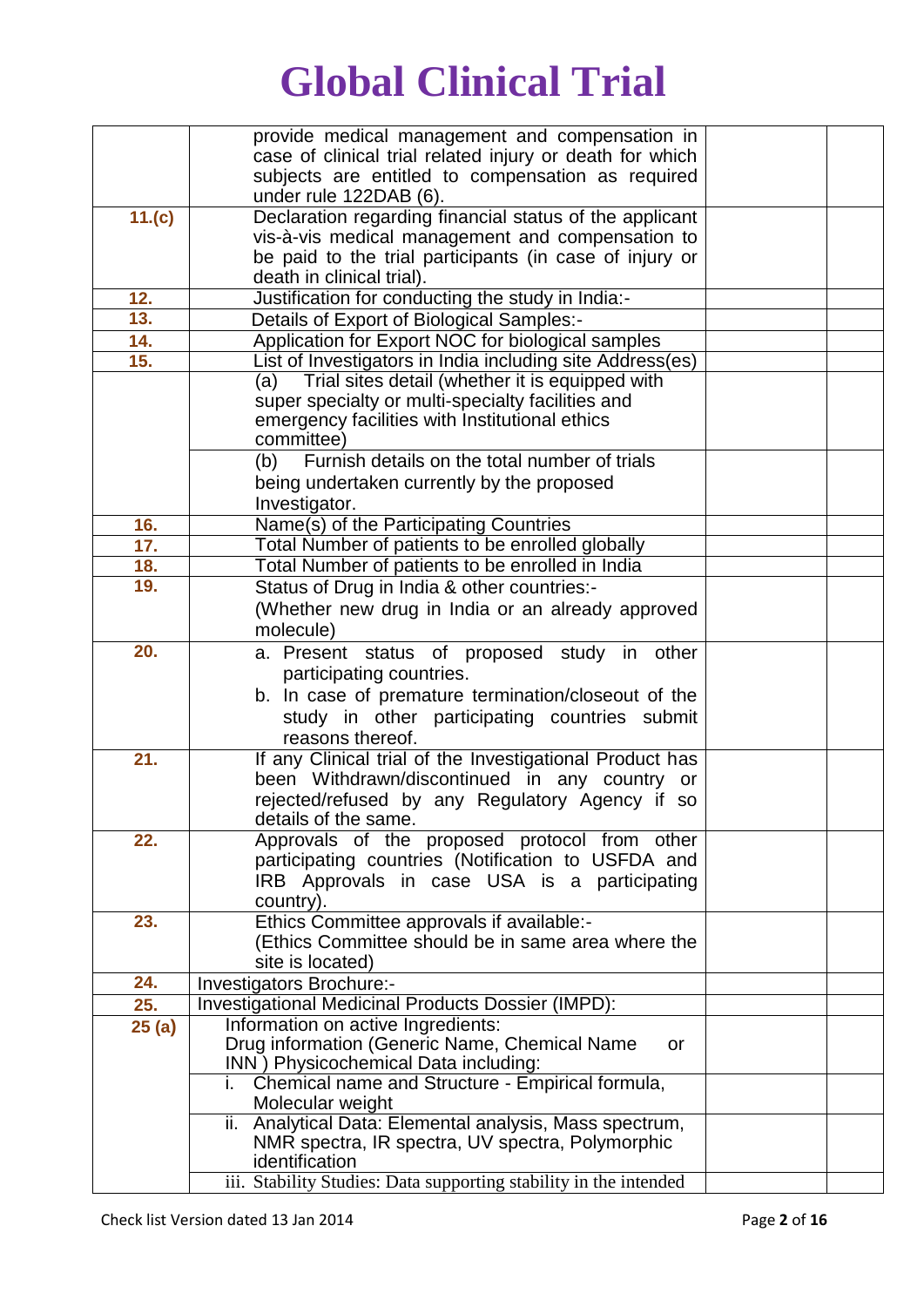|       | container closure system for the duration of the clinical                                                                 |  |
|-------|---------------------------------------------------------------------------------------------------------------------------|--|
|       | trial.                                                                                                                    |  |
|       | iv. Certificate of Analysis (COA):-                                                                                       |  |
|       | v. Name and address of manufacturing sites for the                                                                        |  |
|       | experimental drug.                                                                                                        |  |
|       | vi. GMP status of the manufacturing site(s) and for the                                                                   |  |
|       | Investigational products (enclose copy of relevant                                                                        |  |
|       | regulatory approvals).                                                                                                    |  |
|       | vii. Package insert (If the drug is marketed in any Country)                                                              |  |
|       | Note: While adequate chemical and pharmaceutical                                                                          |  |
|       | information should be provided to ensure the proper                                                                       |  |
|       | identity, purity, quality $\&$ strength of the investigational<br>product, the amount of information needed may vary with |  |
|       | the Phase of clinical trials, proposed duration of trials,                                                                |  |
|       | dosage forms and the amount of information otherwise                                                                      |  |
|       | available                                                                                                                 |  |
|       | • For biological drugs relevant characterization                                                                          |  |
|       | information shall be submitted.                                                                                           |  |
| 25(h) | Data on Formulation:                                                                                                      |  |
|       | i. Dosage form                                                                                                            |  |
|       | ii. Composition                                                                                                           |  |
|       | iii. Master manufacturing formula                                                                                         |  |
|       | iv. Details of the formulation (including inactive                                                                        |  |
|       | ingredients)                                                                                                              |  |
|       | v. In process quality control check                                                                                       |  |
|       | vi. Finished product specification & Method of                                                                            |  |
|       | Analysis                                                                                                                  |  |
|       | vii.<br>Certificate of analysis                                                                                           |  |
|       | viii. Excipient compatibility study                                                                                       |  |
|       | ix. Validation of the analytical method                                                                                   |  |
|       | x. Stability Studies: Data supporting stability in the                                                                    |  |
|       | intended container closure system for the duration of                                                                     |  |
|       | the clinical trial                                                                                                        |  |
| 26.   | Affidavit declaring that the information about study                                                                      |  |
|       | drug as mentioned in Investigators Brochure is correct                                                                    |  |
|       | and based on available facts:-                                                                                            |  |
| 27.   | As per the protocol, whether the subjects will receive                                                                    |  |
|       | the Standard Care. (Give declaration)                                                                                     |  |
| 28.   | Affidavit declaring that the study has not been discontinued                                                              |  |
|       | in any country. In case of discontinuation the reasons for                                                                |  |
|       | such a discontinuation would be communicated:-                                                                            |  |
| 29.   | Details of the contract entered by the sponsor with the                                                                   |  |
|       | investigator/institutions with regard to financial support,                                                               |  |
|       | amount of fees, honorarium, payments in kind etc. to be                                                                   |  |
|       | paid to the investigator.                                                                                                 |  |
|       | In case no contract has yet been entered with any                                                                         |  |
|       | Investigator / Institution, plan for financial support, fees,                                                             |  |
|       | honorarium, and payments in kind etc. to be paid to the                                                                   |  |
|       | investigator.                                                                                                             |  |
| 30.   | Undertaking by the sponsor for application of marketing<br>authorization in India after successful completion of clinical |  |
|       | trial.                                                                                                                    |  |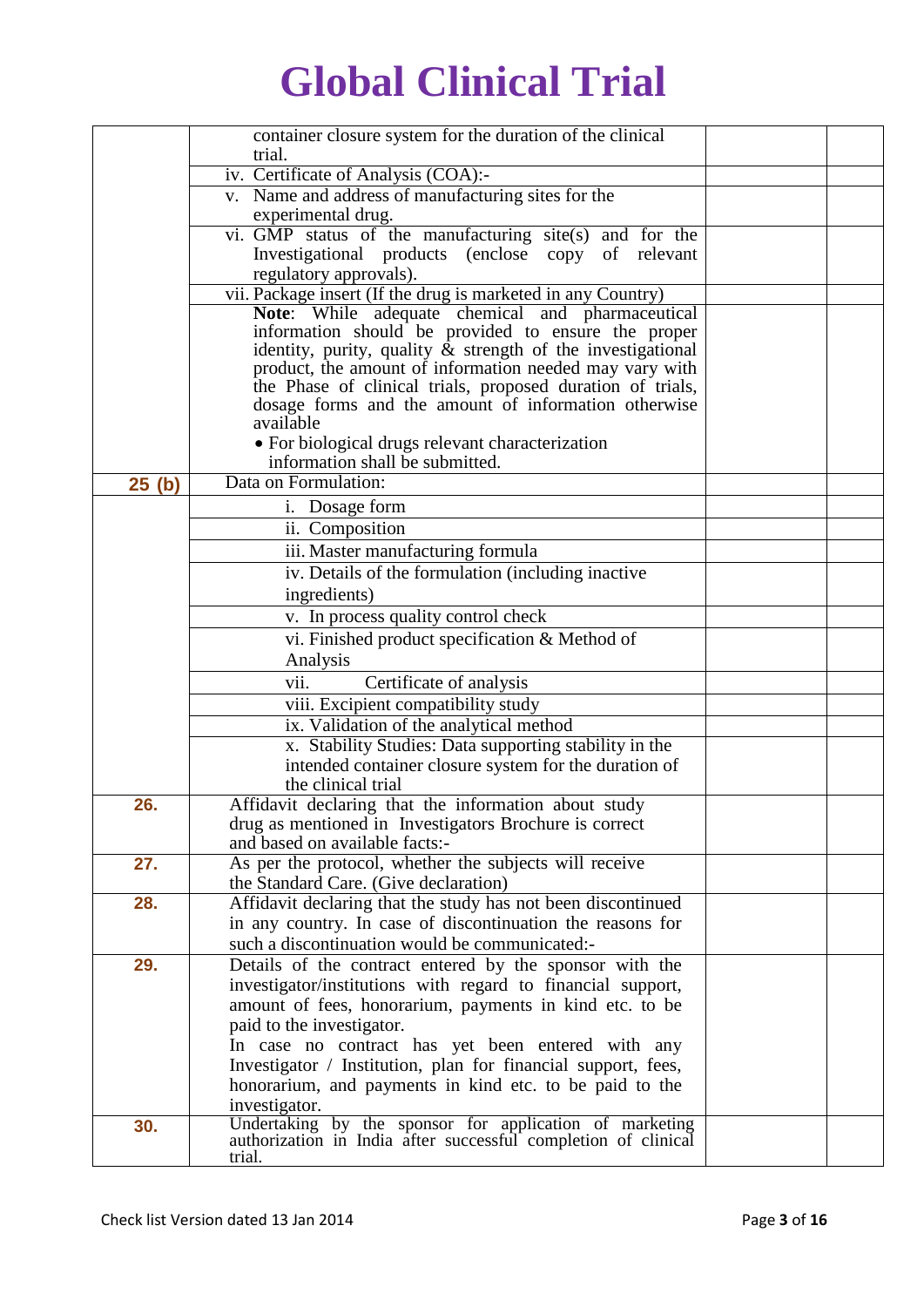| 31.    | <b>Pre-Clinical and Clinical data</b>                                                                                                                                                                                            |  |
|--------|----------------------------------------------------------------------------------------------------------------------------------------------------------------------------------------------------------------------------------|--|
| 31.(A) | <b>Pre-Clinical data</b>                                                                                                                                                                                                         |  |
| (a)    | <b>Animal Pharmacological Data:-</b>                                                                                                                                                                                             |  |
|        | Summary                                                                                                                                                                                                                          |  |
|        | Specific pharmacological actions                                                                                                                                                                                                 |  |
|        | General pharmacological actions                                                                                                                                                                                                  |  |
|        | Follow-up and Supplemental Safety Pharmacology Studies                                                                                                                                                                           |  |
|        | Pharmacokinetics: absorption, distribution; metabolism; Excretion                                                                                                                                                                |  |
| (b)    | <b>Animal Toxicological Data As Per Schedule Y:</b>                                                                                                                                                                              |  |
|        | a. systemic toxicity studies,                                                                                                                                                                                                    |  |
|        | i. single dose toxicity                                                                                                                                                                                                          |  |
|        | ii. repeated dose toxicity                                                                                                                                                                                                       |  |
|        | b. Male Fertility Study                                                                                                                                                                                                          |  |
|        | c. Female Reproduction and Developmental Toxicity                                                                                                                                                                                |  |
|        | studies for all drugs proposed to be studied or used in                                                                                                                                                                          |  |
|        | women of child bearing age)                                                                                                                                                                                                      |  |
|        | d. Local toxicity                                                                                                                                                                                                                |  |
|        | Dermal toxicity (for products meant for topical<br>i.<br>(dermal) application)                                                                                                                                                   |  |
|        | Ocular toxicity (for products meant for ocular<br>ii.<br>instillation)                                                                                                                                                           |  |
|        | iii.<br>Inhalation toxicity (conducted with the formulation<br>proposed to be used via inhalation route)<br>Vaginal toxicity (for products meant for topical<br>iv.                                                              |  |
|        | application to vaginal mucosa)<br>Photo allergy or dermal photo toxicity (required if<br>v.<br>the drug or a metabolite is related to an agent<br>causing photosensitivity or the nature of action<br>suggests such a potential) |  |
|        | Rectal tolerance test (For all preparations meant<br>vi.<br>for rectal administration)                                                                                                                                           |  |
|        | Genotoxicity<br>е.                                                                                                                                                                                                               |  |
|        | Allergenicity/Hypersensitivity<br>f.                                                                                                                                                                                             |  |
|        | g. Carcinogenicity (Carcinogenicity studies should be                                                                                                                                                                            |  |
|        | performed for all drugs that are expected to be                                                                                                                                                                                  |  |
|        | clinically used for more than 6 months as well as                                                                                                                                                                                |  |
|        | for drugs used frequently in an intermittent manner                                                                                                                                                                              |  |
|        | in the treatment of chronic or recurrent conditions.                                                                                                                                                                             |  |
|        | However, completed rodent carcinogenicity studies                                                                                                                                                                                |  |
|        | are not needed in advance of the conduct of large                                                                                                                                                                                |  |
|        | scale clinical trials, unless there is a special<br>concern for the patient population)                                                                                                                                          |  |
| (c)    | Name, address of the laboratory / laboratories with accreditation                                                                                                                                                                |  |
|        | certificate /Authorization certificates for all animal toxicological                                                                                                                                                             |  |
|        | reports                                                                                                                                                                                                                          |  |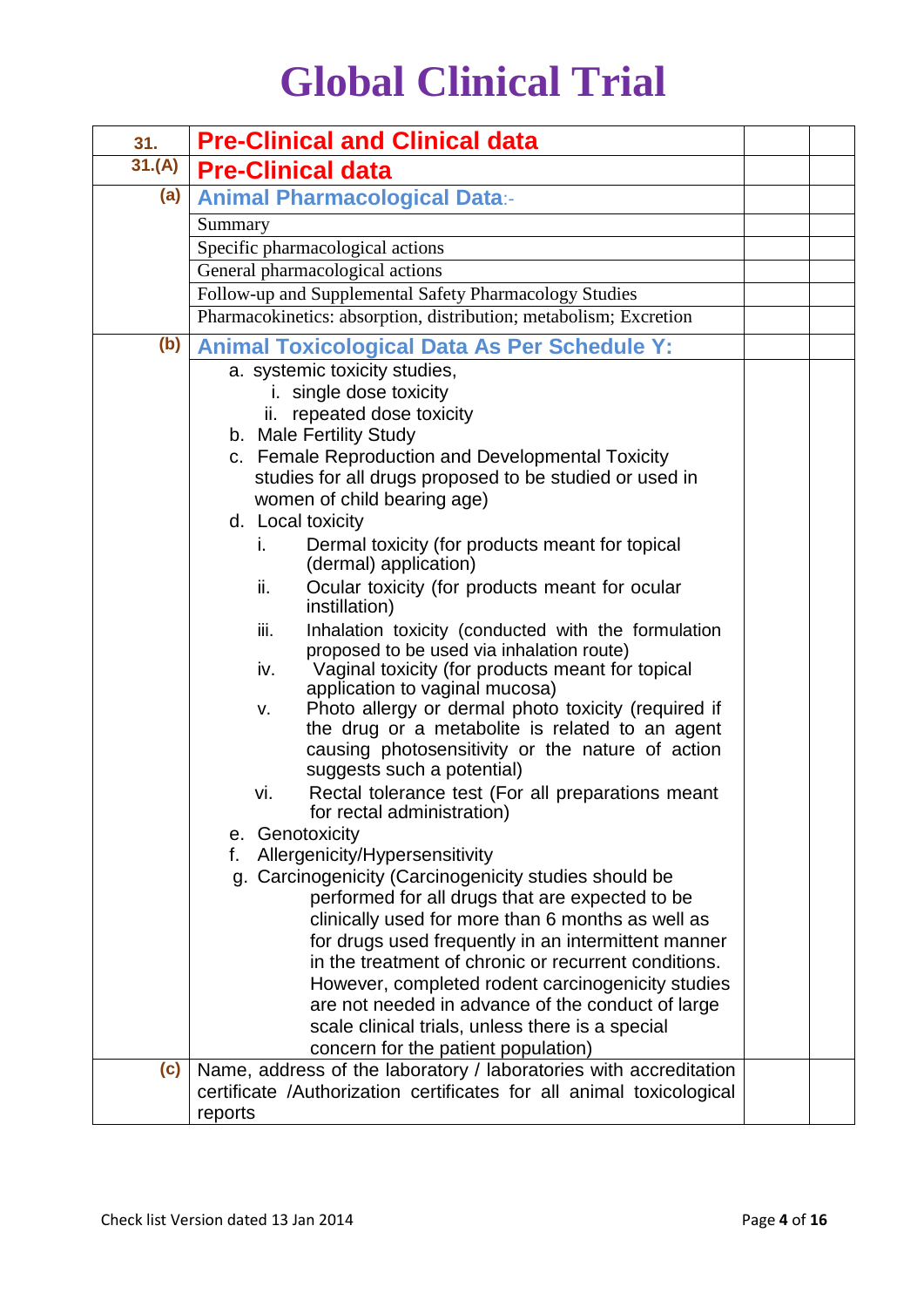| (d) | Reports of following toxicity studies should be submitted along<br>with clinical trial applications of different Phases for INDs:                                                                                                                                                                                    |  |
|-----|----------------------------------------------------------------------------------------------------------------------------------------------------------------------------------------------------------------------------------------------------------------------------------------------------------------------|--|
|     | <b>For Phase 1 Clinical Trial</b>                                                                                                                                                                                                                                                                                    |  |
|     | <b>Systemic Toxicity studies</b>                                                                                                                                                                                                                                                                                     |  |
|     | (i) Single dose toxicity studies                                                                                                                                                                                                                                                                                     |  |
|     | (ii) Dose Ranging Studies<br>(iii) Repeat-dose systemic toxicity studies of appropriate<br>duration to support the duration of proposed human<br>exposure.                                                                                                                                                           |  |
|     | Male fertility study<br>In-vitro genotoxicity tests<br>Relevant local toxicity studies with proposed route of<br>clinical application (duration depending on proposed<br>length of clinical exposure)                                                                                                                |  |
|     | Allergenicity/Hypersensitivity tests (when there is a cause<br>for concern or for parenteral drugs, including dermal<br>application)                                                                                                                                                                                 |  |
|     | Photo-allergy or dermal photo-toxicity test (if the drug or a<br>metabolite is related to an agent causing photosensitivity<br>or the nature of action suggests such a potential)                                                                                                                                    |  |
|     | <b>For Phase II Clinical Trials</b>                                                                                                                                                                                                                                                                                  |  |
|     | Provide a summary of all the non-clinical safety data (listed above)<br>already submitted while obtaining the permissions for Phase I trial,<br>with appropriate references.                                                                                                                                         |  |
|     | In case of an application for directly starting a Phase II<br>trial - complete details of the non-clinical safety data<br>needed for obtaining the permission for Phase I trial, as<br>per the list provided above must be submitted.                                                                                |  |
|     | Repeat-dose systemic toxicity studies of appropriate<br>duration to support the duration of proposed human<br>exposure                                                                                                                                                                                               |  |
|     | In-vitro and In-vivo genotoxicity tests.<br>Segment II reproductive/developmental toxicity study (if<br>female patients of child bearing age are going to be<br>involved)                                                                                                                                            |  |
|     | <b>For Phase III Clinical Trials</b>                                                                                                                                                                                                                                                                                 |  |
|     | Provide a summary of all the non-clinical safety data (listed)<br>above) already submitted while obtaining the permissions for<br>Phase I and II trials, with appropriate references.                                                                                                                                |  |
|     | In case of an application for directly initiating a Phase III trial -<br>complete details of the non-clinical safety data needed for<br>obtaining the permissions for Phase I and II trials, as per the list<br>provided above must be provided.<br>Repeat-dose systemic toxicity studies of appropriate duration to |  |
|     | support the duration of proposed human exposure                                                                                                                                                                                                                                                                      |  |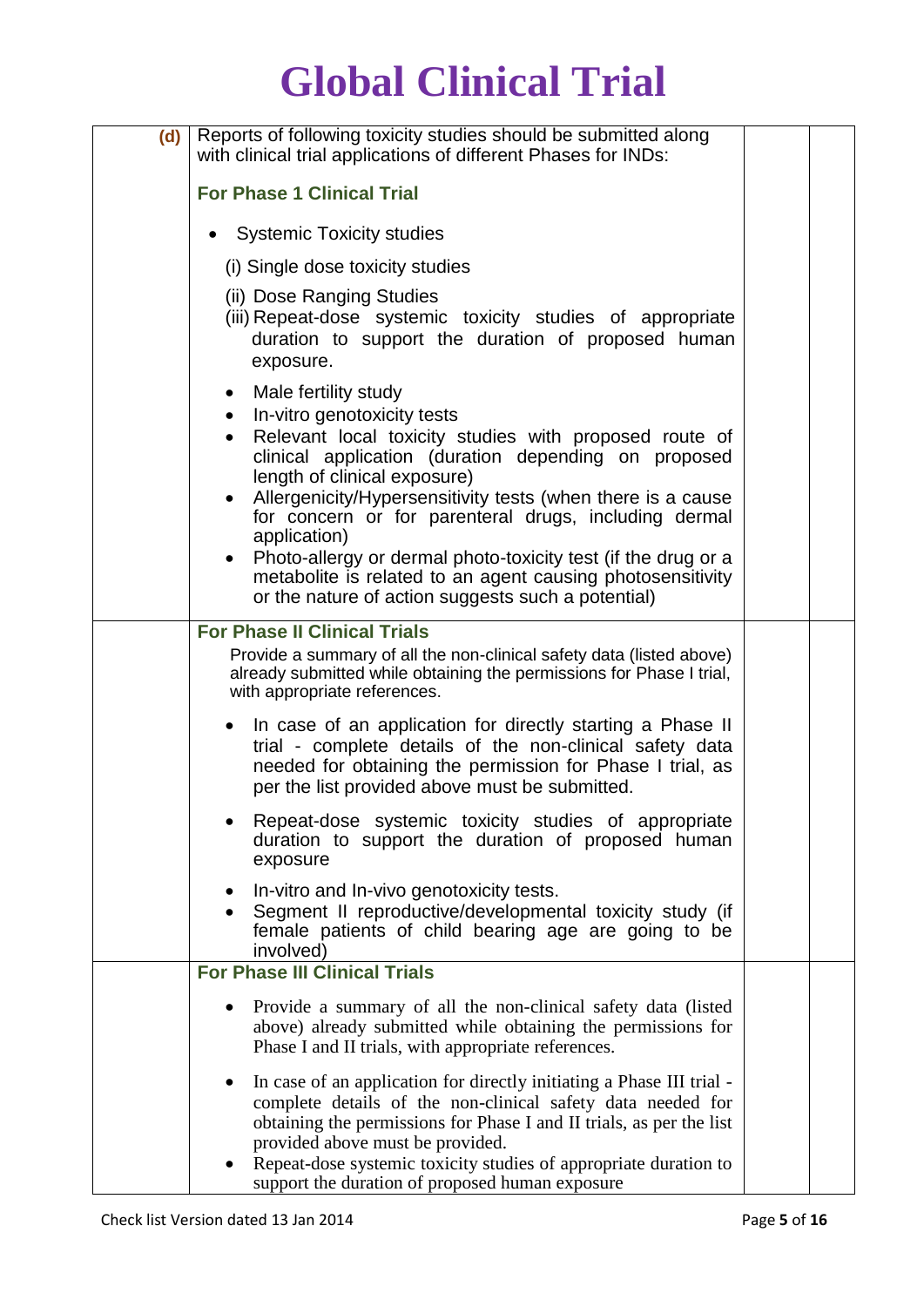|        | Reproductive/developmental toxicity studies<br>In-vitro and In-vivo genotoxicity tests<br>Segment I (if female patients of child bearing age are<br>going to be involved), and<br>Segment III (for drugs to be given to pregnant or nursing<br>mothers or where there are indications of possible |  |
|--------|---------------------------------------------------------------------------------------------------------------------------------------------------------------------------------------------------------------------------------------------------------------------------------------------------|--|
|        | adverse effects on foetal development)<br>Carcinogenicity studies (when there is a cause for concern or                                                                                                                                                                                           |  |
|        | when the drug is to be used for more than 6 months).                                                                                                                                                                                                                                              |  |
| 31.(B) | <b>Clinical Data</b>                                                                                                                                                                                                                                                                              |  |
|        | Human / Clinical pharmacology (Phase I):-<br>ι.<br>Summary<br>Specific Pharmacological effects<br>General Pharmacological effects<br>Pharmacokinetics,<br>absorption, distribution,<br>metabolism, excretion<br>• Pharmacodynamics / early measurement of drug<br>activity                        |  |
|        | Therapeutic exploratory trials (Phase II):-<br>Ш.<br>Summary<br>Study reports                                                                                                                                                                                                                     |  |
|        | Therapeutic confirmatory trials (Phase III):-<br>Ш.<br>Summary<br>Individual study reports with listing of sites and<br>Investigators.                                                                                                                                                            |  |
|        | <b>Special studies:-</b><br>Summary<br>Bio-availability / Bio-equivalence.<br>Other studies e.g. geriatrics, paediatrics, pregnant or<br>nursing women.                                                                                                                                           |  |
|        | PMS/ PSUR data (Phase IV):-<br>iv.                                                                                                                                                                                                                                                                |  |

**Note:** Details of Animal Pharmacology & Animal Toxicology studies required to be carried out will be as per Appendix IV & Appendix III of Schedule Y of Drugs and Cosmetics Rules respectively. Depending upon the nature of new drugs and disease(s) specific additions/deletions may be made to the above requirement.

#### **Submit the Executive summary (as per the attached format) in hard as well as soft copy.**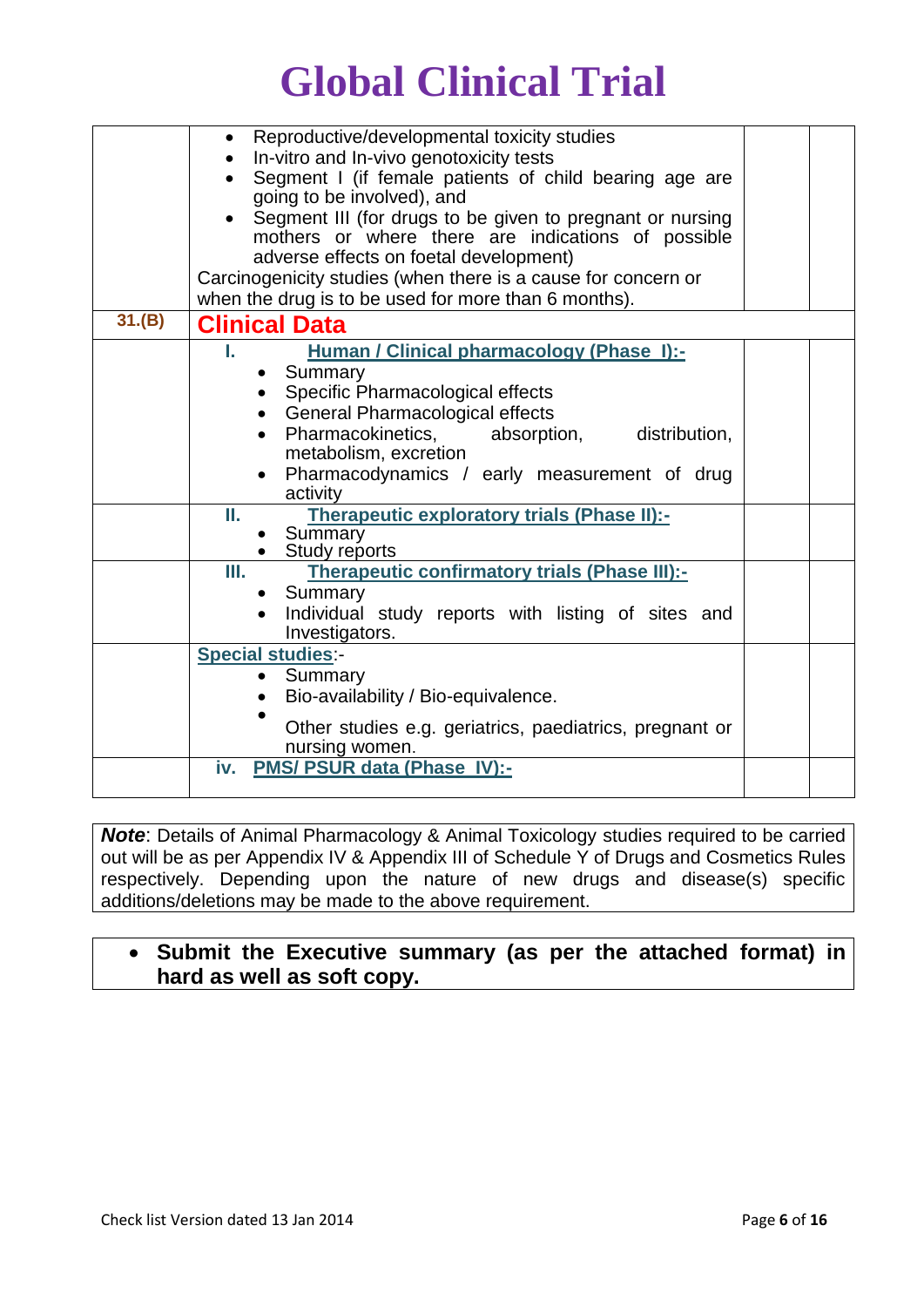#### **2. Checklist for Protocol Amendment (GCT)**

#### **Classification for major protocol amendment**:

- 1. Amendment with respect to age limit of subject, dose, and treatment duration.
- 2. Increase in number of subjects
- 3. Amendment in study design
- 4. Amendment in inclusion or exclusion criteria
- 5. Amendment in safety or efficacy parameters
- 6. Any other changes which has impact on safety of the subject

#### **Checklist for Major Protocol Amendment:**

| S.No. | <b>CONTENTS</b>                                                                                                                                                                  | <b>YES</b> | <b>NO</b> | Annex.<br>No. |
|-------|----------------------------------------------------------------------------------------------------------------------------------------------------------------------------------|------------|-----------|---------------|
| 1.    | <b>Covering letter</b>                                                                                                                                                           |            |           |               |
| 2.    | Copy of CT permission letter                                                                                                                                                     |            |           |               |
| 3.    | Copy of previous protocol amendment approval letter, if<br>any                                                                                                                   |            |           |               |
| 4.    | Copy of the amended protocol                                                                                                                                                     |            |           |               |
| 5.    | Changes made in comparison (Tabular Form) with earlier<br>protocol to be presented with rationale and major<br>changes should be highlighted                                     |            |           |               |
| 6.    | Safety and efficacy data in support of proposed<br>amendment                                                                                                                     |            |           |               |
| 7.    | Copies of approval for the proposed amendment from the<br>Ethics Committees involved in all trial sites.                                                                         |            |           |               |
| 8.    | Regulatory approval from participating<br>key<br>country/countries (in case of language other than English,<br>English Translated version along with Translation<br>Certificate) |            |           |               |

#### **Checklist for Minor Protocol Amendment:**

| S.No. | <b>CONTENTS</b>                                                                                    | <b>YES</b> | <b>NO</b> | Annex.<br>No. |
|-------|----------------------------------------------------------------------------------------------------|------------|-----------|---------------|
| 1.    | <b>Covering letter</b>                                                                             |            |           |               |
| 2.    | Copy of CT permission letter                                                                       |            |           |               |
| 3.    | Copy of previous protocol amendment approval letter, if<br>any                                     |            |           |               |
| 4.    | Copy of the amended protocol                                                                       |            |           |               |
| 5.    | Changes made in comparison (Tabular Form) with earlier<br>protocol to be presented with rationale. |            |           |               |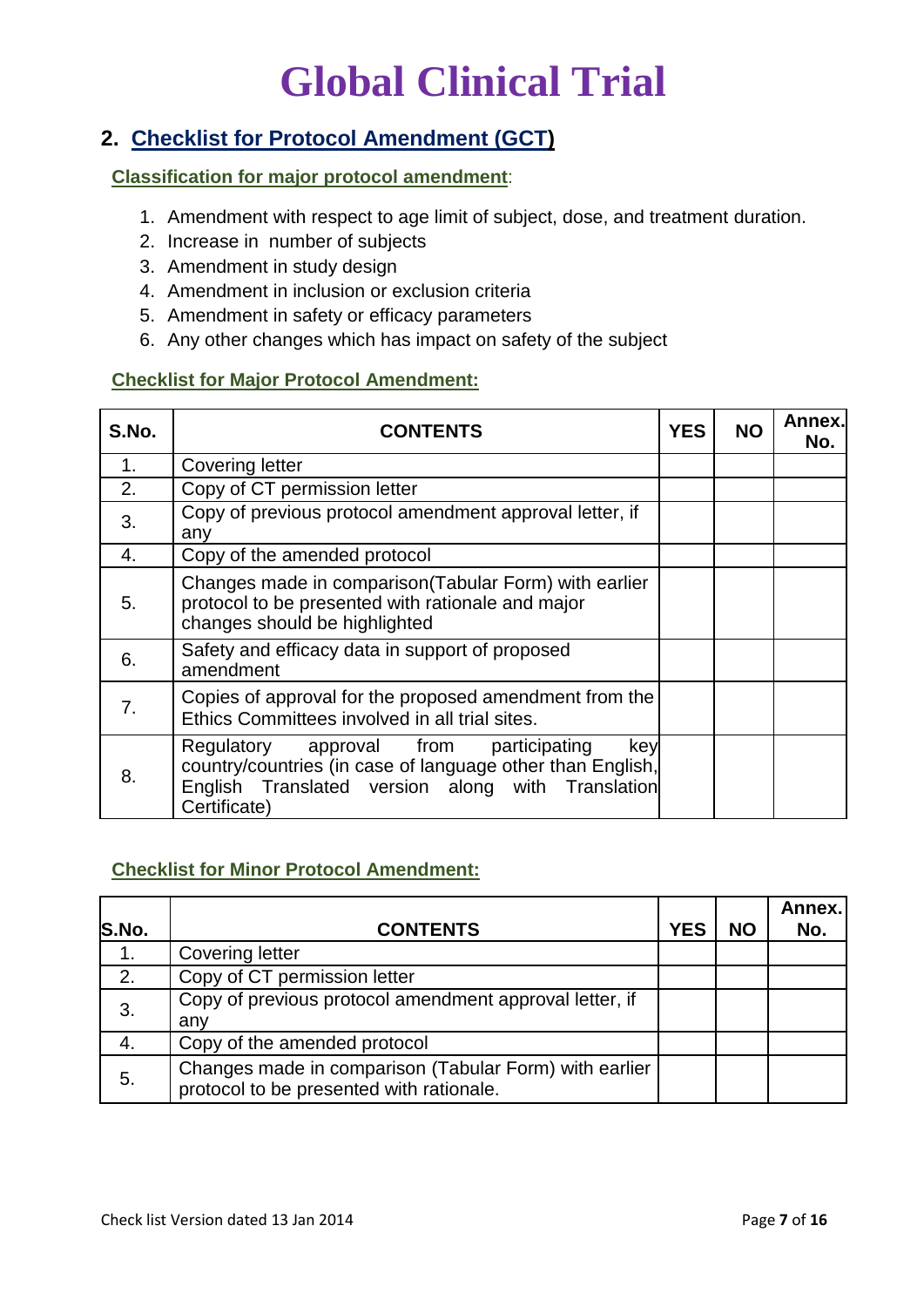### **3. Checklist for Import License (GCT)**

#### **1. In case of fresh Test License**

| S.No. | <b>CONTENTS</b>                                                                                                                                                                        | <b>YES</b> | <b>NO</b> | Annex.<br>No. |
|-------|----------------------------------------------------------------------------------------------------------------------------------------------------------------------------------------|------------|-----------|---------------|
| 1.    | <b>Covering letter</b>                                                                                                                                                                 |            |           |               |
| 2.    | TR-6 challan of required amount; bank's stamp for cheque<br>realization (a fee of one hundred rupees for a single drug<br>and Additional fee of fifty rupees or each additional drug). |            |           |               |
| 3.    | Application in Form-12, sign, date, stamp, country<br>from<br>which the drugs to be imported                                                                                           |            |           |               |
| 4.    | Justification for quantity to be imported                                                                                                                                              |            |           |               |
| 5.    | Copy of CT permission letter                                                                                                                                                           |            |           |               |
| 6.    | GMP Status of the manufacturing site where the<br>investigational product is manufactured.                                                                                             |            |           |               |

#### **NOTE**: Separate application under Form 12 and fees are required for import from different countries.

The following additional documents need to be submitted in case of Test Licence of balance quantity/ additional quantity / expiry of validity of Test Licence

- 1. Debit sheet
- 2. Justification for the additional quantity to be imported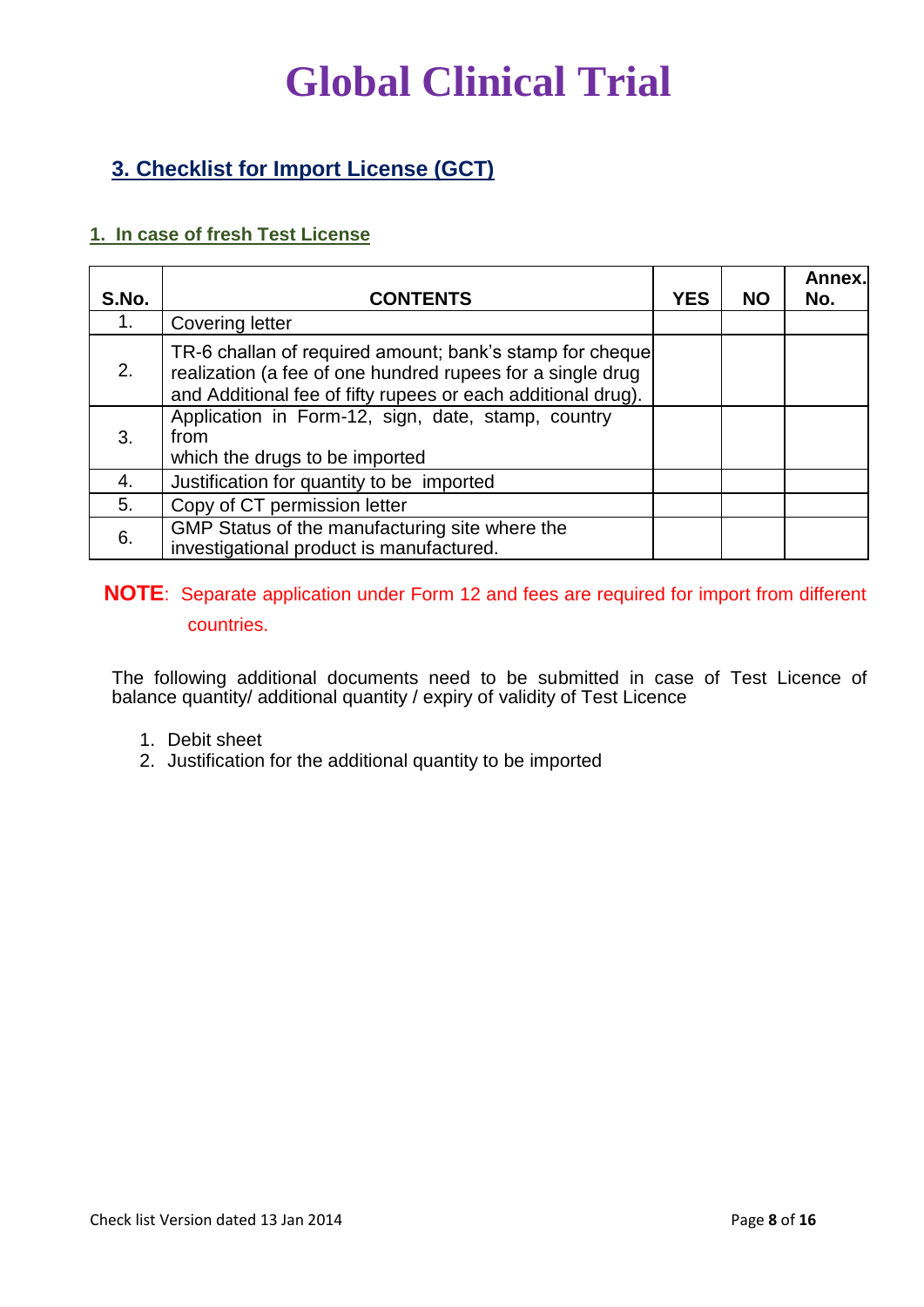### **Global Clinical Trial 4. Checklist for Site Addition/ Deletion/ Closure/ Change in PI**

#### **A. Site Addition**

| <b>S. No.</b> | <b>CONTENTS</b>                                                                                                                                                       | <b>YES</b> | NO. | <b>Annex</b><br>No. |
|---------------|-----------------------------------------------------------------------------------------------------------------------------------------------------------------------|------------|-----|---------------------|
| 1.            | Covering letter                                                                                                                                                       |            |     |                     |
| 2.            | Copy of CT permission letter                                                                                                                                          |            |     |                     |
| 3.            | Copy of previous protocol amendment approval letter, if any                                                                                                           |            |     |                     |
| 4.            | Undertaking by the Investigators as per Appendix VII of<br>Schedule" Y":-<br>(Ethics Committee should be of same area where the site is<br>located.)                  |            |     |                     |
| 5.            | (a) CV/ Statement of Qualification<br>(b) Furnish details on the total number of trials being<br>undertaken currently by the proposed Investigator.                   |            |     |                     |
| 6.            | Copy of Ethics committee approval letter, if available                                                                                                                |            |     |                     |
| 7.            | Whether the clinical study site is a Private Clinic/Private<br>hospital/Nursing home/ Govt. Hospital.                                                                 |            |     |                     |
| 8.            | Details of the medical facility /Hospitals: Number of beds,<br>Whether it is equipped with super specialty or multi-specialty<br>facilities and emergency facilities. |            |     |                     |
| 9.            | Whether the study site has institutional Ethics Committee or<br><b>Independent Ethics Committee</b>                                                                   |            |     |                     |
| 10.           | Name, address and registration number of Institutional Ethics<br>Committee                                                                                            |            |     |                     |

#### **B. Site Closure/Deletion**

| <b>S. No.</b> | <b>CONTENTS</b>                                                                                                                                  | YES | <b>NO</b> | <b>Annex</b><br>No. |
|---------------|--------------------------------------------------------------------------------------------------------------------------------------------------|-----|-----------|---------------------|
| 1.            | <b>Covering letter</b>                                                                                                                           |     |           |                     |
| 2.            | Copy of CT permission letter                                                                                                                     |     |           |                     |
| 3.            | Copy of previous protocol amendment approval letter, if any                                                                                      |     |           |                     |
| 4.            | Reason for closure                                                                                                                               |     |           |                     |
| 5.            | Subject enrolment status                                                                                                                         |     |           |                     |
| 6.            | Procedure for subject follow up at the given site                                                                                                |     |           |                     |
| 7.            | Copy of Ethics committee notification                                                                                                            |     |           |                     |
| 8.            | Copy of Ethics committee approval letter, if available                                                                                           |     |           |                     |
| 9.            | Copy of summary report                                                                                                                           |     |           |                     |
| 10.           | Safety measures after discontinuation &/or premature<br>closure/termination of the study/study site.                                             |     |           |                     |
| 11.           | Ethic committee opinion for premature close-out of the study<br>site vis-à-vis & rights of the subjects enrolled & exposed to<br>the study drug. |     |           |                     |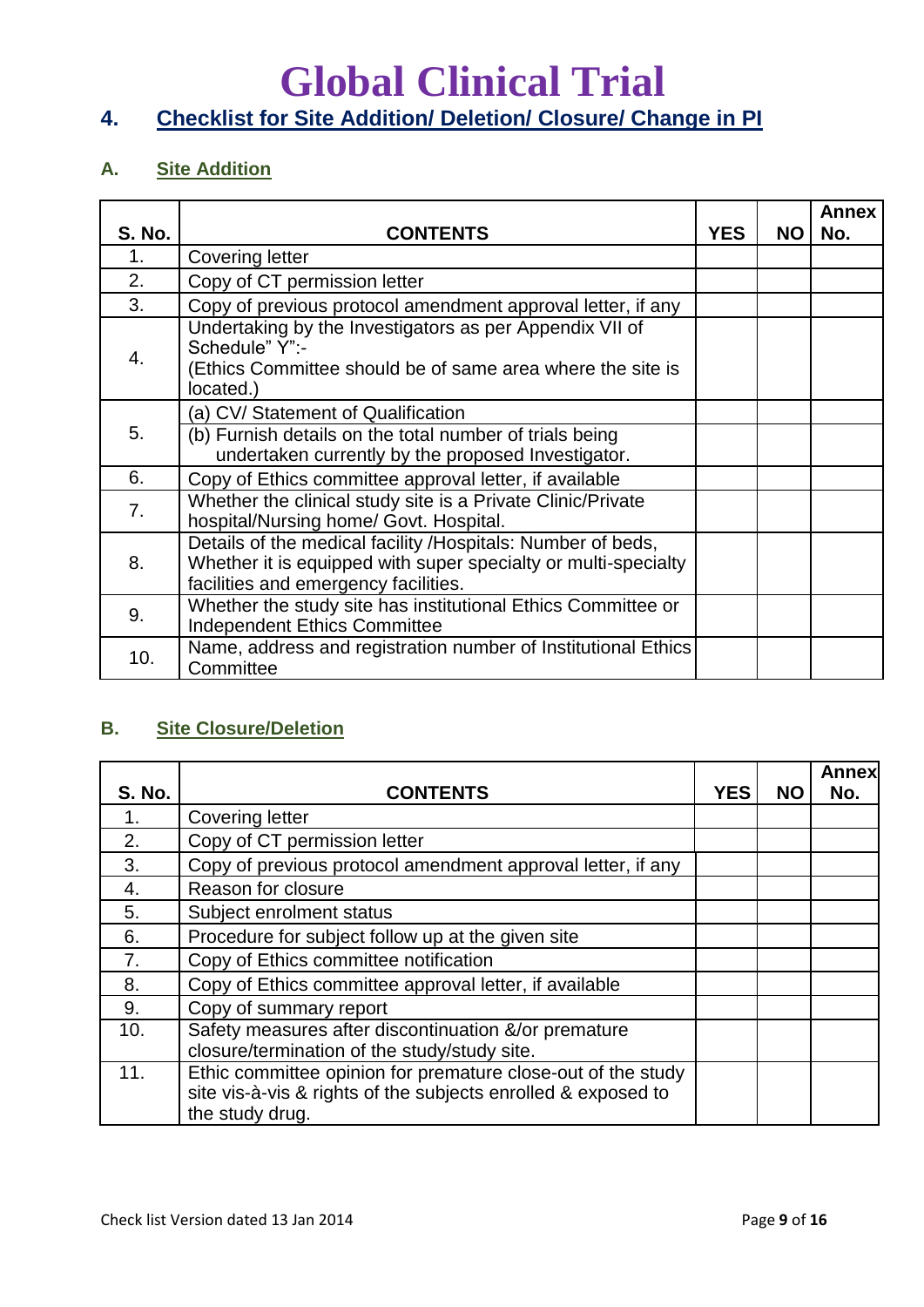#### **c. Change in Site Address**

| <b>S. No.</b> | <b>CONTENTS</b>                                                                                                                                                                    | <b>YES</b> | ΝO | <b>Annex</b><br>No. |
|---------------|------------------------------------------------------------------------------------------------------------------------------------------------------------------------------------|------------|----|---------------------|
| 1.            | <b>Covering letter</b>                                                                                                                                                             |            |    |                     |
| 2.            | Copy of CT permission letter                                                                                                                                                       |            |    |                     |
| 3.            | Copy of previous protocol amendment approval letter, if any                                                                                                                        |            |    |                     |
| 4.            | Reason for site address change                                                                                                                                                     |            |    |                     |
| 5.            | Undertaking by the Investigators as per Appendix VII of<br>Schedule Y on Original letter lead of new site. (Ethics<br>Committee should be of same area where the site is located.) |            |    |                     |
| 6.            | CV/ Statement of Qualification                                                                                                                                                     |            |    |                     |
| 7.            | Copy of Ethics committee approval letter (earlier/old site and<br>the proposed/new site)                                                                                           |            |    |                     |
| 8.            | Whether the clinical study site is a Private Clinic/Private<br>hospital/Nursing home/ Govt. Hospital.                                                                              |            |    |                     |
| 9.            | Details of the medical facility /Hospitals: Number of beds,<br>Whether it is equipped with super specialty or multi-specialty<br>facilities and emergency facilities.              |            |    |                     |
| 10.           | Name, address and registration number of Institutional Ethics<br>Committee                                                                                                         |            |    |                     |
| 11.           | Subject enrolment status at the earlier/old site                                                                                                                                   |            |    |                     |

#### **D. Change in Investigator**

| <b>S. No.</b> | <b>CONTENTS</b>                                                                                                                                        | <b>YES</b> | <b>NO</b> | <b>Annex</b><br>No. |
|---------------|--------------------------------------------------------------------------------------------------------------------------------------------------------|------------|-----------|---------------------|
|               | Covering letter                                                                                                                                        |            |           |                     |
| 2.            | Copy of CT permission letter                                                                                                                           |            |           |                     |
| 3.            | Copy of previous protocol amendment approval letter, if any                                                                                            |            |           |                     |
| 4.            | Reason for change of Investigator in same site                                                                                                         |            |           |                     |
| 5.            | Undertaking from new Investigators as per Appendix VII of<br>Schedule" Y":-<br>(Ethics Committee should be of same area where the site is<br>located.) |            |           |                     |
| 6.            | CV/ Statement of Qualification and MCI registration certificate<br>copies.                                                                             |            |           |                     |
| 7.            | Copy of Ethics committee approval letter, if available                                                                                                 |            |           |                     |

| Revised ICD in the view of compensation clause as per G.S.R. 53(E) dated 30th Jan<br>2013                                   |
|-----------------------------------------------------------------------------------------------------------------------------|
| Undertaking by the applicant to the licensing authority as required under G.S.R. 53(E)<br>$\frac{1}{2}$ dated 30th Jan 2013 |
| Nata: $\Gamma$ and $\Gamma$ and to be approxited for all an ordinariolale alge                                              |

**Note: E and F are to be submitted for all on going trials also.**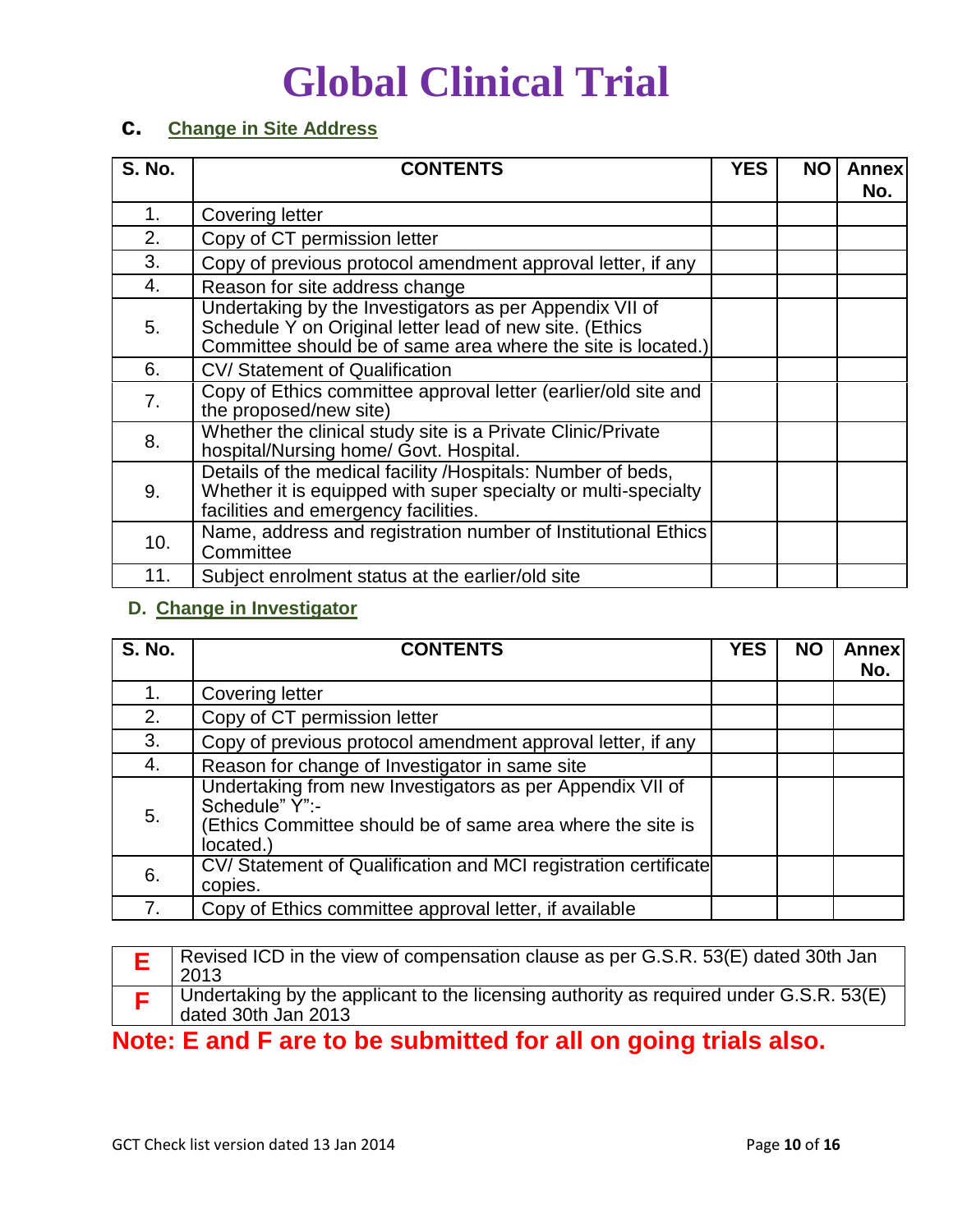### **Executive Summary (revised version Dt. 04/09/2014)**

#### **Protocol Title and No. :**

#### **Section I : Investigational Medicinal Product**

| Name<br>. Investigational<br><b>Product</b>             |  |
|---------------------------------------------------------|--|
| <br><b>COMPANY</b><br>Indication<br>herapeutic<br>class |  |

| 2.  | <b>Summary of Chemical and Pharmaceutical Information</b> |         |         |           |            |
|-----|-----------------------------------------------------------|---------|---------|-----------|------------|
| 2.1 | <b>Chemical Name</b>                                      |         |         |           |            |
| 2.2 | Dosage Form / composition                                 |         |         |           |            |
| 2.3 | Details of manufacturing site of IMP and                  |         |         |           |            |
|     | its GMP status.                                           |         |         |           |            |
| 2.4 | Summary of stability data                                 |         |         |           |            |
|     |                                                           |         |         |           |            |
|     |                                                           |         |         |           |            |
|     |                                                           | Product | Primary | Storage   | Shelf-life |
|     |                                                           |         | Package | Condition |            |
|     |                                                           |         |         |           |            |
|     |                                                           |         |         |           |            |

| $\mathbf{3}$ |                        | <b>Brief Summary of non-clinical studies</b>                                                                                                                                                                                                                                                                                |  |  |  |  |  |
|--------------|------------------------|-----------------------------------------------------------------------------------------------------------------------------------------------------------------------------------------------------------------------------------------------------------------------------------------------------------------------------|--|--|--|--|--|
| 3.1          | Animal<br>Pharmacology | Summary:<br>Specific pharmacological actions:<br>General pharmacological actions:<br>Follow-up and Supplemental Safety Pharmacology Studies:<br>Pharmacokinetics: absorption, distribution; metabolism; excretion                                                                                                           |  |  |  |  |  |
|              |                        | Classifications<br><b>GLP</b><br>Species<br>Duration<br>Result<br>Study<br>Dosing<br>Test<br>Dose<br>Compliance<br>No.<br>articles<br>(mg/kg)<br>route<br>Assay<br>In Vitro<br><b>Studies</b><br>In Vivo<br><b>Studies</b>                                                                                                  |  |  |  |  |  |
| 3.2          | Animal<br>Toxicology   | Systemic toxicity studies,<br>h.<br>single dose toxicity<br>i.<br>repeated dose toxicity<br>$\overline{\mathbf{u}}$ .<br>Male Fertility Study<br>i.<br>Female Reproduction and Developmental Toxicity Studies (For all drugs<br>j.<br>proposed to be studied or used in women of child bearing age)<br>Local toxicity<br>k. |  |  |  |  |  |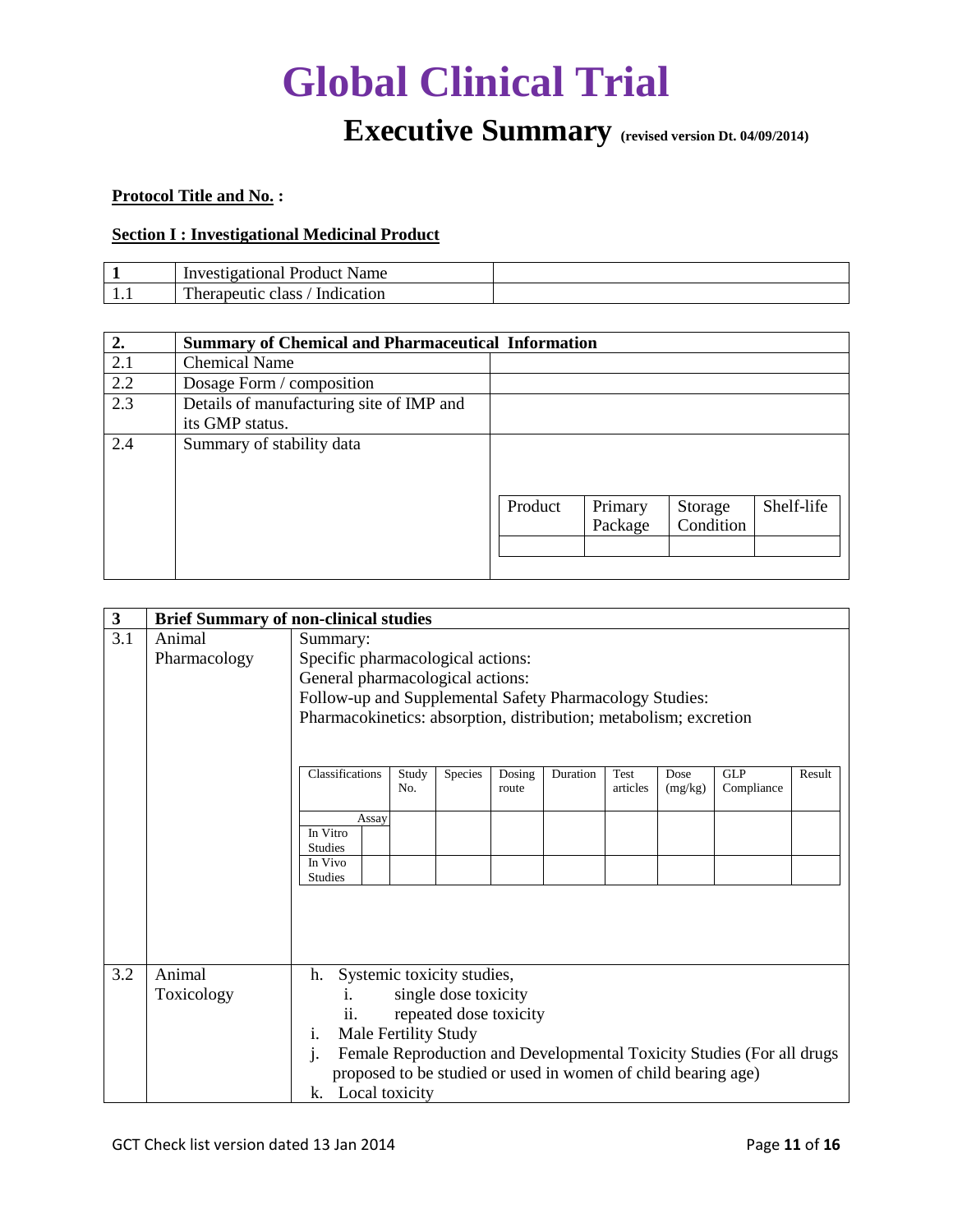|     |                     | Dermal toxicity (for products meant for topical/dermal application)<br>i.   |  |  |  |  |
|-----|---------------------|-----------------------------------------------------------------------------|--|--|--|--|
|     |                     | Ocular toxicity (for products meant for ocular instillation)<br>ii.         |  |  |  |  |
|     |                     | iii. Inhalation toxicity (conducted with the formulation proposed to be     |  |  |  |  |
|     |                     | used via inhalation route)                                                  |  |  |  |  |
|     |                     | iv. Vaginal toxicity (for products meant for topical application to         |  |  |  |  |
|     |                     | vaginal mucosa)                                                             |  |  |  |  |
|     |                     | v. Photo allergy or dermal photo toxicity (required if the drug or a        |  |  |  |  |
|     |                     | metabolite is related to an agent causing photosensitivity or the nature of |  |  |  |  |
|     |                     | action suggests such a potential)                                           |  |  |  |  |
|     |                     | vi. Rectal tolerance test (For all preparations meant for rectal            |  |  |  |  |
|     |                     | administration)                                                             |  |  |  |  |
|     |                     | Genotoxicity                                                                |  |  |  |  |
|     |                     | m. Allergenicity/Hypersensitivity                                           |  |  |  |  |
|     |                     | Carcinogenicity<br>n.                                                       |  |  |  |  |
| 3.3 | Whether<br>toxicity |                                                                             |  |  |  |  |
|     | study<br>data       |                                                                             |  |  |  |  |
|     | submitted is as     |                                                                             |  |  |  |  |
|     | per requirement of  |                                                                             |  |  |  |  |
|     | Schedule Y. If not  |                                                                             |  |  |  |  |
|     |                     |                                                                             |  |  |  |  |
|     | specify and same    |                                                                             |  |  |  |  |
|     | along<br>with       |                                                                             |  |  |  |  |
|     | Justification.      |                                                                             |  |  |  |  |

| 4.  | <b>Summary of clinical studies</b> |                                                                                                                                                                                                                                                                                                                                                                                                                                                                                                                                                                                                                                                                     |
|-----|------------------------------------|---------------------------------------------------------------------------------------------------------------------------------------------------------------------------------------------------------------------------------------------------------------------------------------------------------------------------------------------------------------------------------------------------------------------------------------------------------------------------------------------------------------------------------------------------------------------------------------------------------------------------------------------------------------------|
| 4.1 | Phase I                            |                                                                                                                                                                                                                                                                                                                                                                                                                                                                                                                                                                                                                                                                     |
| 4.2 | Phase II                           |                                                                                                                                                                                                                                                                                                                                                                                                                                                                                                                                                                                                                                                                     |
| 4.3 | Phase III                          |                                                                                                                                                                                                                                                                                                                                                                                                                                                                                                                                                                                                                                                                     |
| 4.4 | Summary of Phase I/II/III          | Human / Clinical pharmacology (Phase I)<br>Summary<br>٠<br>Specific Pharmacological effects<br>General Pharmacological effects<br>Pharmacokinetics, absorption, distribution,<br>metabolism, excretion<br>Pharmacodynamics<br>Therapeutic exploratory trials (Phase II)<br>Summary<br>Study reports as given in Appendix II of Schedule Y<br>Therapeutic confirmatory trials (Phase III)<br>Summary<br>Individual study reports with listing of sites and<br>Investigators.<br>Special studies<br>Summary<br>$\bullet$<br>Bio-availability / Bio-equivalence.<br>$\bullet$<br>Other studies e.g. geriatrics, paediatrics, pregnant or<br>$\bullet$<br>nursing women |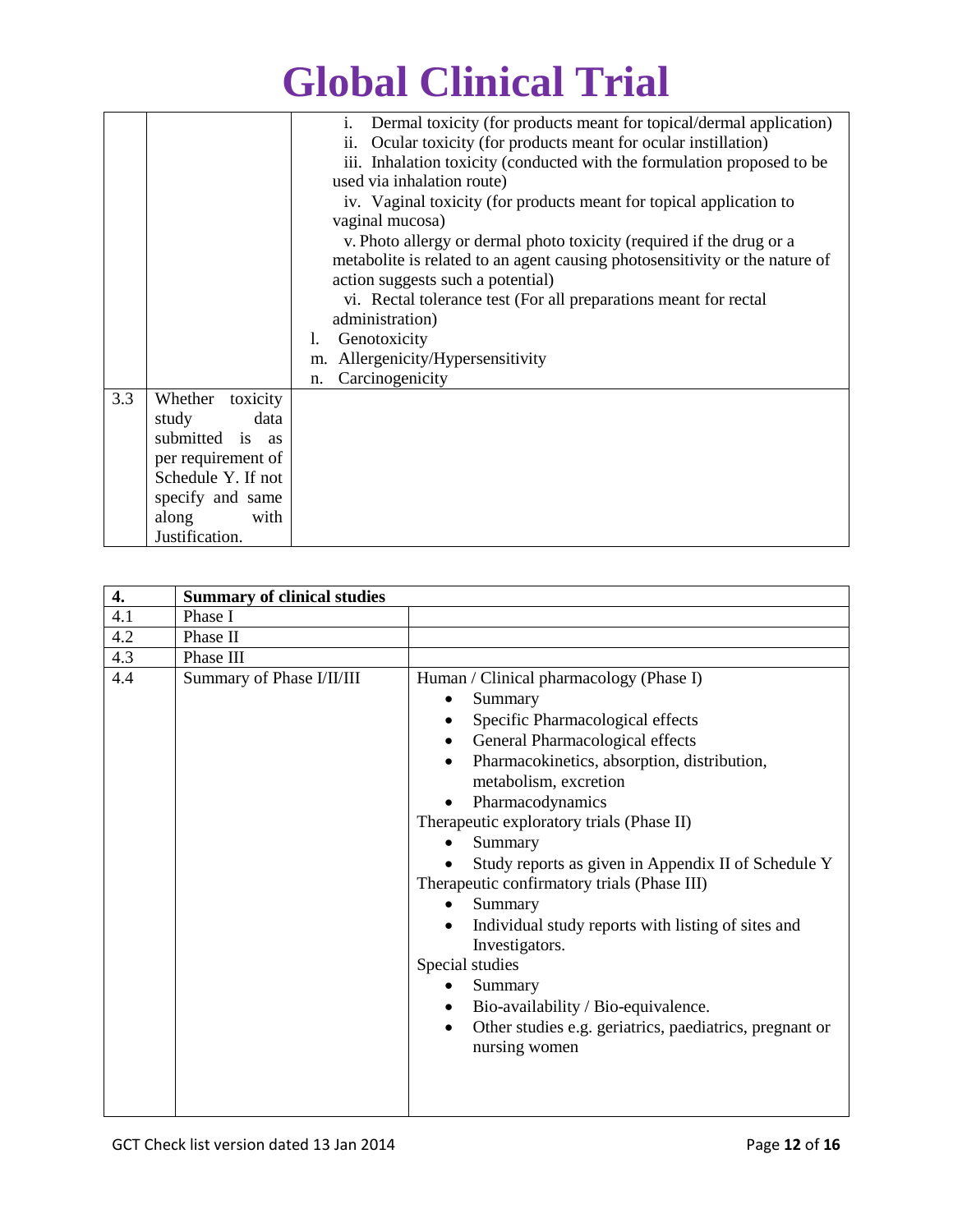|                  |                                                               | Phases | Description | No. of<br>Subjects | Primary<br>Endpoint | Secondary<br>Endpoint |
|------------------|---------------------------------------------------------------|--------|-------------|--------------------|---------------------|-----------------------|
|                  |                                                               |        |             |                    |                     |                       |
|                  |                                                               |        |             |                    |                     |                       |
| 4.5              | Proof of concept studies, if any                              |        |             |                    |                     |                       |
| $\overline{5}$ . | Justifications for the proposed studies:                      |        |             |                    |                     |                       |
| 5.1              | Scientific rationale for the study and                        |        |             |                    |                     |                       |
|                  | justification of dose level and treatment                     |        |             |                    |                     |                       |
|                  | duration                                                      |        |             |                    |                     |                       |
|                  | (Provide reference to specific studies                        |        |             |                    |                     |                       |
|                  | which have been used to arrive at close /                     |        |             |                    |                     |                       |
| 5.2              | treatment duration)<br>Justification for inclusion of special |        |             |                    |                     |                       |
|                  | populations e.g. pediatrics, geriatrics,                      |        |             |                    |                     |                       |
|                  | pregnant women etc, if any.                                   |        |             |                    |                     |                       |
| 5.3              | Comparator (if placebo is used                                | a      |             |                    |                     |                       |
|                  | comparator, provide justification in light of                 |        |             |                    |                     |                       |
|                  | requirement of therapy for trial subjects                     |        |             |                    |                     |                       |
| 5.4              | Assessment of risk versus benefit to the                      |        |             |                    |                     |                       |
|                  | <b>Patients</b>                                               |        |             |                    |                     |                       |
| 5.5              | Innovation vis-à-vis existing therapeutic                     |        |             |                    |                     |                       |
|                  | Option                                                        |        |             |                    |                     |                       |
| 5.6              | Unmet medical need in the country                             |        |             |                    |                     |                       |
|                  |                                                               |        |             |                    |                     |                       |

#### **Section II: Summary of Protocol**

| Sr. No. | <b>Item</b>                                            | <b>Details</b> |  |  |  |
|---------|--------------------------------------------------------|----------------|--|--|--|
|         | Protocol Title                                         |                |  |  |  |
| 2.      | <b>Patient Population</b>                              |                |  |  |  |
| 3.      | Study design including flow chart of the study         |                |  |  |  |
| 4.      | Subject eligibility criteria                           |                |  |  |  |
| 5.      | Assessment of efficacy                                 |                |  |  |  |
| 6.      | Assessment of safety                                   |                |  |  |  |
| 7.      | Clinical laboratories participating in the study       |                |  |  |  |
| 8.      | Summary of data analysis plan                          |                |  |  |  |
| 9.      | Names of the participating countries in the            |                |  |  |  |
|         | proposed study.                                        |                |  |  |  |
| 10.     | Regulatory status of the protocol<br>under             |                |  |  |  |
|         | consideration. If approved,                            |                |  |  |  |
|         | Whether copy of approval $\prime$ copy of notification |                |  |  |  |
|         | (in case of USFDA) should be submitted.                |                |  |  |  |
| 11.     | Details of Investigational sites in India along        |                |  |  |  |
|         | with investigators and details of respective ethics    |                |  |  |  |
|         | committees (EC).                                       |                |  |  |  |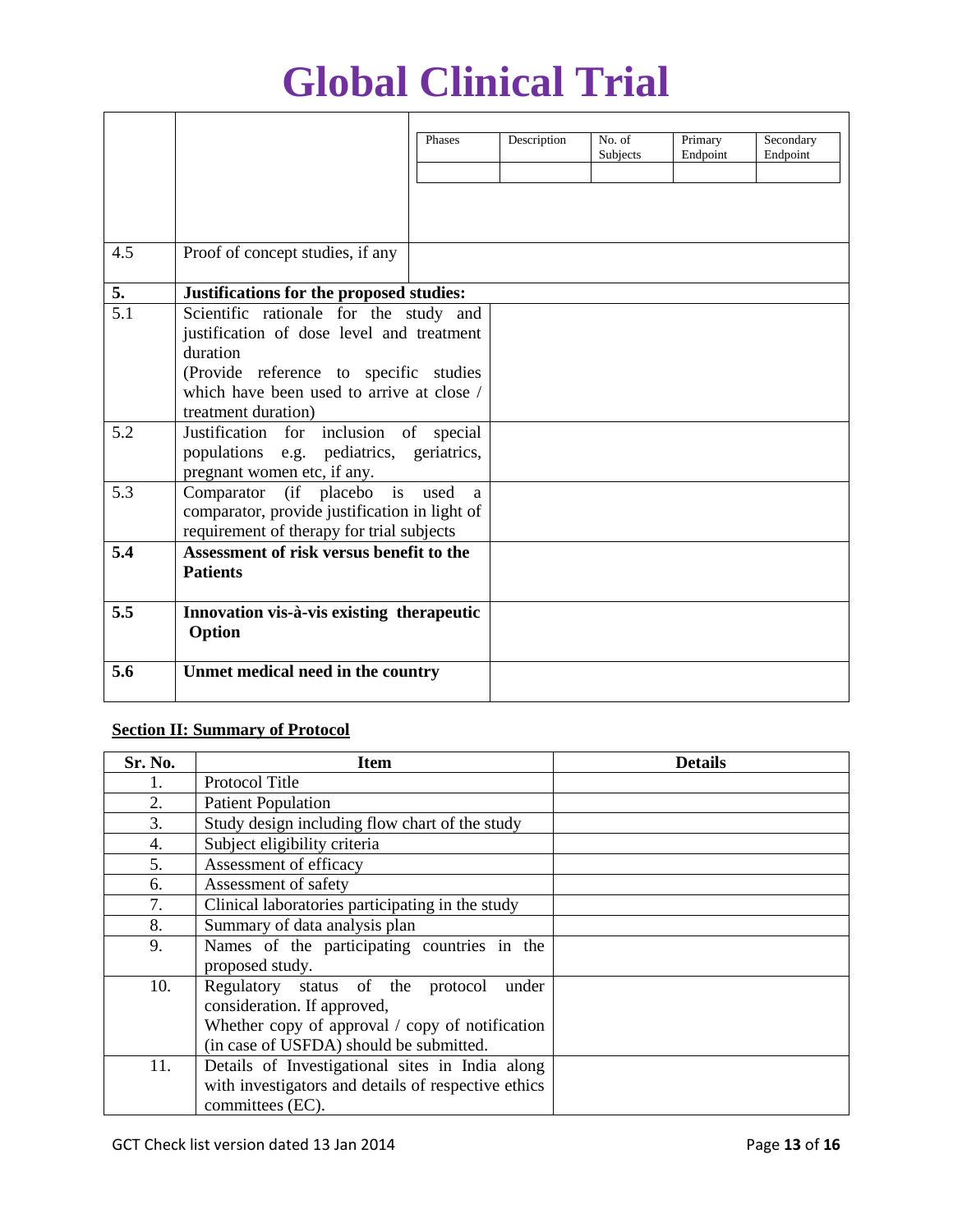| 12. | Names of EC who have already approved or<br>rejected the study proposal.                                                                                                                                         |  |
|-----|------------------------------------------------------------------------------------------------------------------------------------------------------------------------------------------------------------------|--|
| 13. | Whether undertaking of all the investigators as<br>per appendix VII of Schedule Y has been<br>submitted.                                                                                                         |  |
| 14. | Total number of subject proposed to be enrolled<br>globally.                                                                                                                                                     |  |
| 15. | Total number of subject proposed to be enrolled<br>in India.                                                                                                                                                     |  |
| 16. | Whether patient information sheet and informed<br>consent form, as per appendix V of schedule Y<br>submitted. Please annex. Copy.(It should include<br>compensation clause as per GSR 53(E) dated 30<br>Jan 2013 |  |
| 17. | Brief summary on Standard of care proposed to<br>be provided to the subject                                                                                                                                      |  |

#### **Section III: Regulatory Status of Drug**

| Sr. No. | <b>Subject</b>                               |  |
|---------|----------------------------------------------|--|
|         | Regulatory status of Investigational Product |  |
|         | (IP) including comparator, if any, globally, |  |
|         | if approved and marketed copy of package     |  |
|         | insert circulated in those countries.        |  |
|         | including<br>Regulatory<br>status of IP      |  |
|         | comparator, if any, in India                 |  |
|         |                                              |  |

#### **Section IV: Description of PI & Sites**

| Sr. No | Name of PI | <b>Site Name</b><br>&<br><b>Address</b> | <b>Institutional</b><br><b>Ethics</b><br><b>Committees</b><br>Name & Address | <b>Private Clinic/</b><br><b>Private Hospital</b> /<br><b>Nursing Home/</b><br><b>Govt. Hospital</b> | Super specialty/<br><b>Multispecialty</b><br><b>Facilities</b> | EC<br><b>Registration</b><br><b>Number</b> |
|--------|------------|-----------------------------------------|------------------------------------------------------------------------------|------------------------------------------------------------------------------------------------------|----------------------------------------------------------------|--------------------------------------------|
|        |            |                                         |                                                                              |                                                                                                      |                                                                |                                            |
|        |            |                                         |                                                                              |                                                                                                      |                                                                |                                            |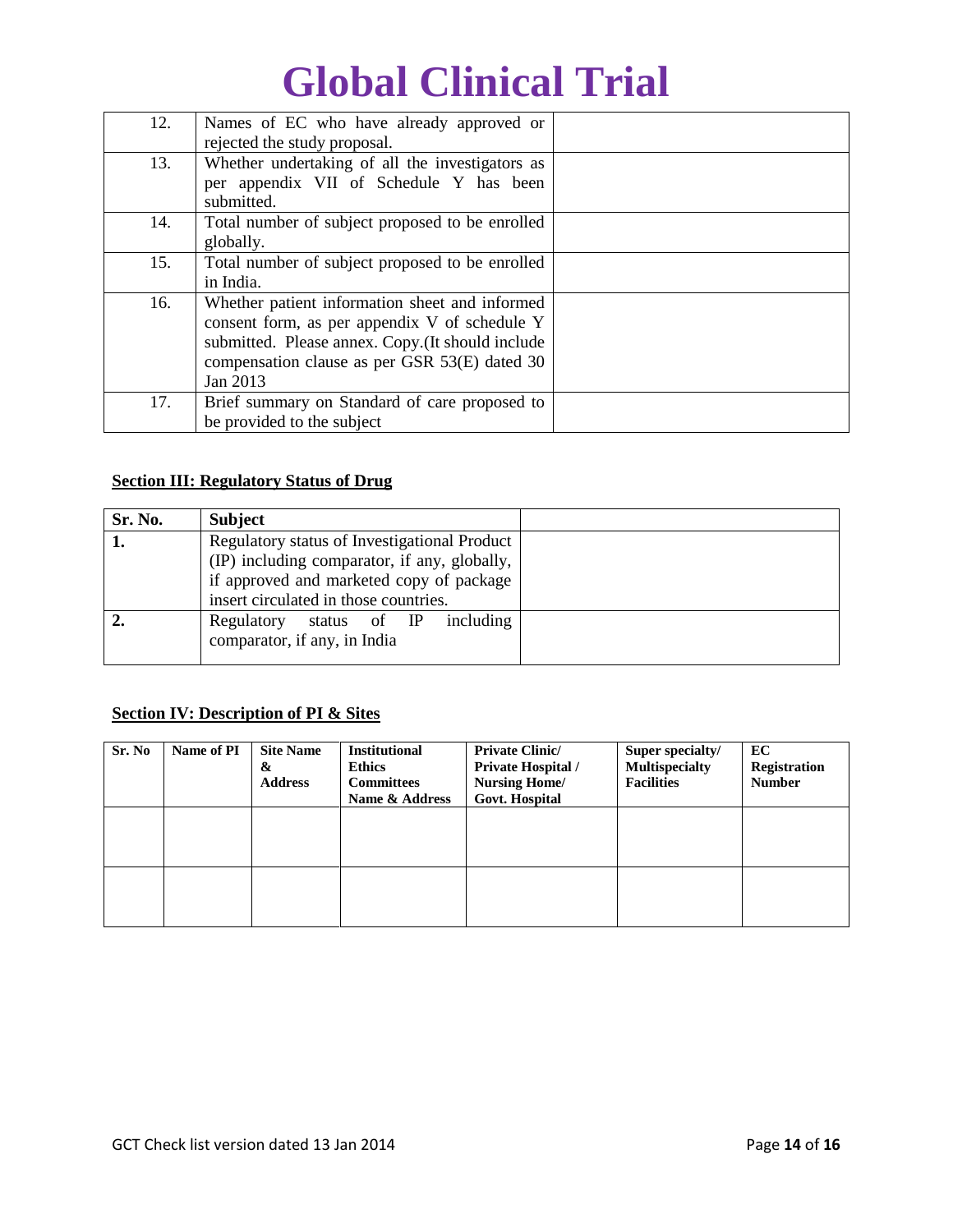### **Global Clinical Trial Technical Committee Format**

|                         | Protocol No.                                                                              |  |
|-------------------------|-------------------------------------------------------------------------------------------|--|
| $\mathbf{1}$            | <b>Protocol Title</b>                                                                     |  |
| $\overline{2}$          | <b>Name of Study Drug</b><br><b>Including chemical name</b>                               |  |
| $\overline{\mathbf{3}}$ | <b>Therapeutic Category</b>                                                               |  |
| $\overline{\mathbf{4}}$ | <b>Phase of Trial</b>                                                                     |  |
| 5                       | Name of the Sponsor                                                                       |  |
| 6                       | <b>Treatment Details</b>                                                                  |  |
| $\overline{7}$          | <b>Name of the Applicant</b>                                                              |  |
| 8                       | Name and Address of the manufacturer                                                      |  |
| 9                       | <b>Status of Trial/Study In India:</b>                                                    |  |
|                         | Date of Initiation/Suspension/                                                            |  |
|                         | <b>Withdrawal/Re-Initiation/</b><br>Discontinued/Ongoing as of date with<br>justification |  |
| 10                      | <b>Justification for the Termination/</b><br><b>Withdrawal/Suspension of Trial</b>        |  |
| 11                      | Assessment of risk versus benefit to the<br><b>Patients</b>                               |  |
| 12                      | Innovation vis-à-vis existing therapeutic<br>Option                                       |  |
| 13                      | Unmet medical need in the country                                                         |  |